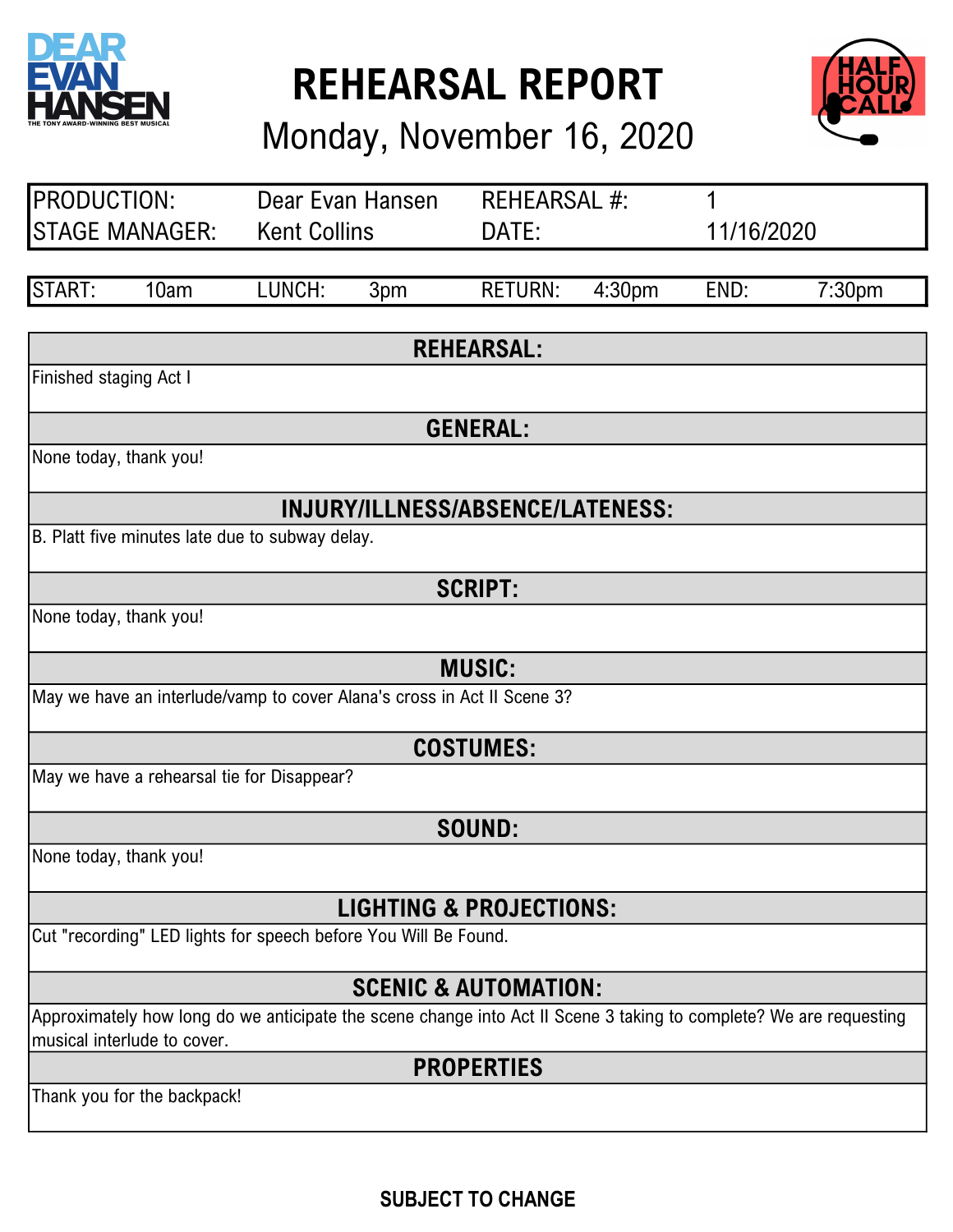



| <b>PRODUCTION:</b>    |        | <b>REHEARSAL #:</b>                |      |  |
|-----------------------|--------|------------------------------------|------|--|
| <b>STAGE MANAGER:</b> |        | DATE:                              |      |  |
| <b>START:</b>         | LUNCH: | <b>RETURN:</b>                     | END: |  |
|                       |        | <b>GENERAL:</b>                    |      |  |
|                       |        |                                    |      |  |
|                       |        | <b>REHEARSAL:</b>                  |      |  |
|                       |        |                                    |      |  |
|                       |        | INJURY/ILLNESS/ABSENCE/LATENESS:   |      |  |
|                       |        | <b>SCRIPT:</b>                     |      |  |
|                       |        |                                    |      |  |
|                       |        | <b>MUSIC:</b>                      |      |  |
|                       |        |                                    |      |  |
|                       |        | <b>COSTUMES:</b>                   |      |  |
|                       |        | SOUND:                             |      |  |
|                       |        |                                    |      |  |
|                       |        | <b>LIGHTING &amp; PROJECTIONS:</b> |      |  |
|                       |        |                                    |      |  |
|                       |        | <b>SCENIC &amp; AUTOMATION:</b>    |      |  |
|                       |        |                                    |      |  |
|                       |        | <b>PROPERTIES:</b>                 |      |  |
|                       |        | OTHER:                             |      |  |
|                       |        |                                    |      |  |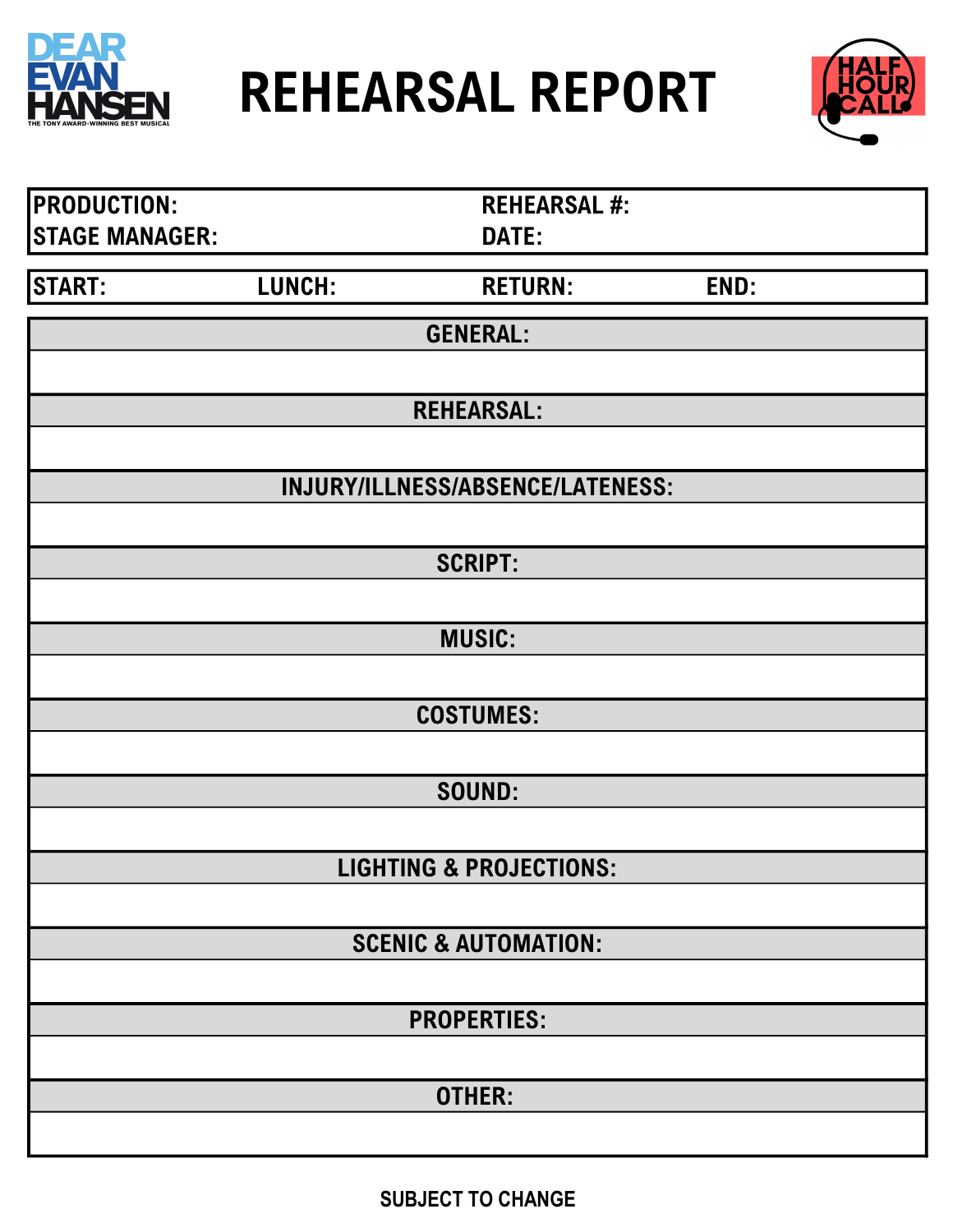

# PERFORMANCE REPORT



Tuesday, November 17, 2020

| <b>PERFORMANCE #: 1</b> |                  |
|-------------------------|------------------|
|                         | DATE: 11/17/2020 |
| TIME: 8pm               |                  |
| <b>HOUSE: 434</b>       |                  |

| ANCE #: 11        |                  |               | <b>UP</b> | <b>DOWN</b>            | <b>RUN TIME</b> |
|-------------------|------------------|---------------|-----------|------------------------|-----------------|
|                   | DATE: 11/17/2020 | <b>ACT I</b>  | 8:03:00   | 8:58:00                | 0:55:00         |
| TIME: 8pm         |                  | <b>ACT II</b> | 9:14:00   | 10:23:00               | 1:09:00         |
| <b>HOUSE: 434</b> |                  |               |           | <b>INTERMISSION</b>    | 0:16:00         |
|                   |                  |               |           | <b>TOTAL RUN TIME!</b> | 2:20:00         |

| <b>CALLING:</b> | K. Collins |
|-----------------|------------|
| <b>DECK SR:</b> | M. Scott   |
| <b>DECK SL:</b> | P. Beasley |
| <b>COND.:</b>   | A. Bernard |
|                 |            |

| K. Collins |  | <b>NEXT DAY'S SCHEDULE:</b> |
|------------|--|-----------------------------|
|------------|--|-----------------------------|

10am - 12pm: A. Feldman Put-In Rehearsal 3pm: Performance #2 7pm: Performance #3

#### INJURY/ILLNESS/ABSENCE/LATENESS:

- M. Faist OUT, M. Smith IN as CONNOR
- B. Platt felt pop in knee during "Sincerely Me".

#### GENERAL:

Very responsive audience! Excellent performance by Smith in new role!

## TECHNICAL NOTES:

CARPS: Can we reinforce the bed frame before tomorrow's put in rehearsal? ELECS: Spot for "You Will Be Found" seems less sharp than it has in the past. Can this be double checked?

OTHER:

None today, thank you!